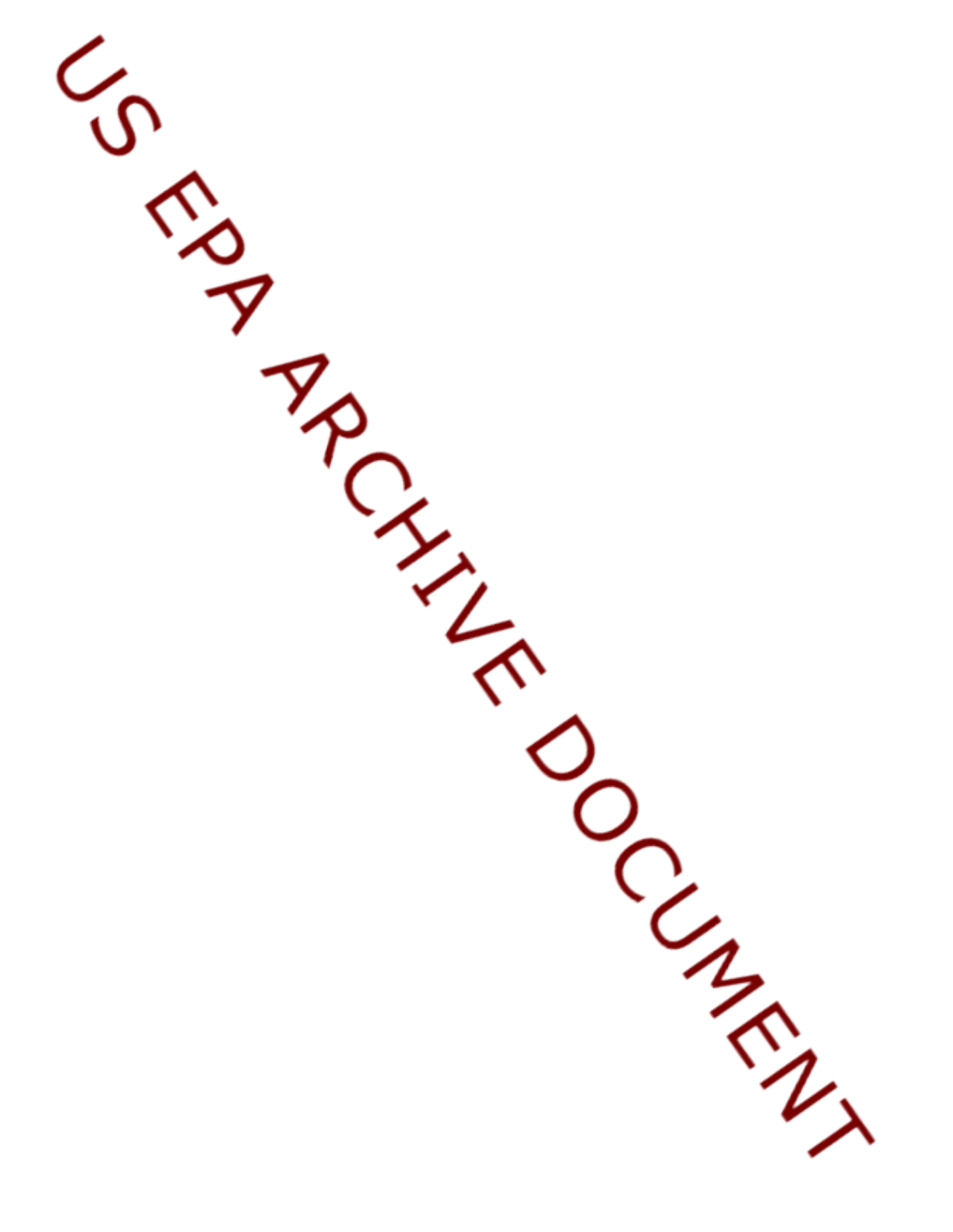## **THE ENVIRONMENTAL TECHNOLOGY VERIFICATION**







# **ETV Joint Verification Statement**

| <b>TECHNOLOGY TYPE:</b>              | <b>AMBIENT AMMONIA MONITOR</b>                                            |                    |  |  |  |
|--------------------------------------|---------------------------------------------------------------------------|--------------------|--|--|--|
| <b>APPLICATION:</b>                  | <b>MEASURING AMMONIA EMISSIONS AT ANIMAL</b><br><b>FEEDING OPERATIONS</b> |                    |  |  |  |
|                                      | TECHNOLOGY NAME: Nitrolux <sup>™</sup> 1000 Ammonia Analyzer              |                    |  |  |  |
| <b>COMPANY:</b>                      | Pranalytica, Inc.                                                         |                    |  |  |  |
| <b>ADDRESS:</b>                      | 1101 Colorado Avenue<br>Santa Monica, California 90401 FAX: 310-458-0171  | PHONE:310-458-3345 |  |  |  |
| <b>WEB SITE:</b><br>$E\text{-}MAIL:$ | www.pranalytica.com/<br>webber@pranalytica.com                            |                    |  |  |  |

The U.S. Environmental Protection Agency (EPA) supports the Environmental Technology Verification (ETV) Program to facilitate the deployment of innovative or improved environmental technologies through performance verification and dissemination of information. The goal of the ETV Program is to further environmental protection by accelerating the acceptance and use of improved and cost-effective technologies. ETV seeks to achieve this goal by providing high-quality, peer-reviewed data on technology performance to those involved in the design, distribution, financing, permitting, purchase, and use of environmental technologies. Information and ETV documents are available at www.epa.gov/etv.

ETV works in partnership with recognized standards and testing organizations, with stakeholder groups (consisting of buyers, vendor organizations, and permitters), and with individual technology developers. The program evaluates the performance of innovative technologies by developing test plans that are responsive to the needs of stakeholders, conducting field or laboratory tests (as appropriate), collecting and analyzing data, and preparing peer-reviewed reports. All evaluations are conducted in accordance with rigorous quality assurance (QA) protocols to ensure that data of known and adequate quality are generated and that the results are defensible.

The Advanced Monitoring Systems (AMS) Center, one of seven technology areas under ETV, is operated by Battelle in cooperation with EPA's National Exposure Research Laboratory. In collaboration with the U.S. Department of Agriculture, the AMS Center has recently evaluated the performance of ambient ammonia  $(NH_3)$ monitors to measure  $NH_3$  emissions. This verification statement provides a summary of the test results for the Pranalytica Nitrolux 1000 NH<sub>3</sub> analyzer.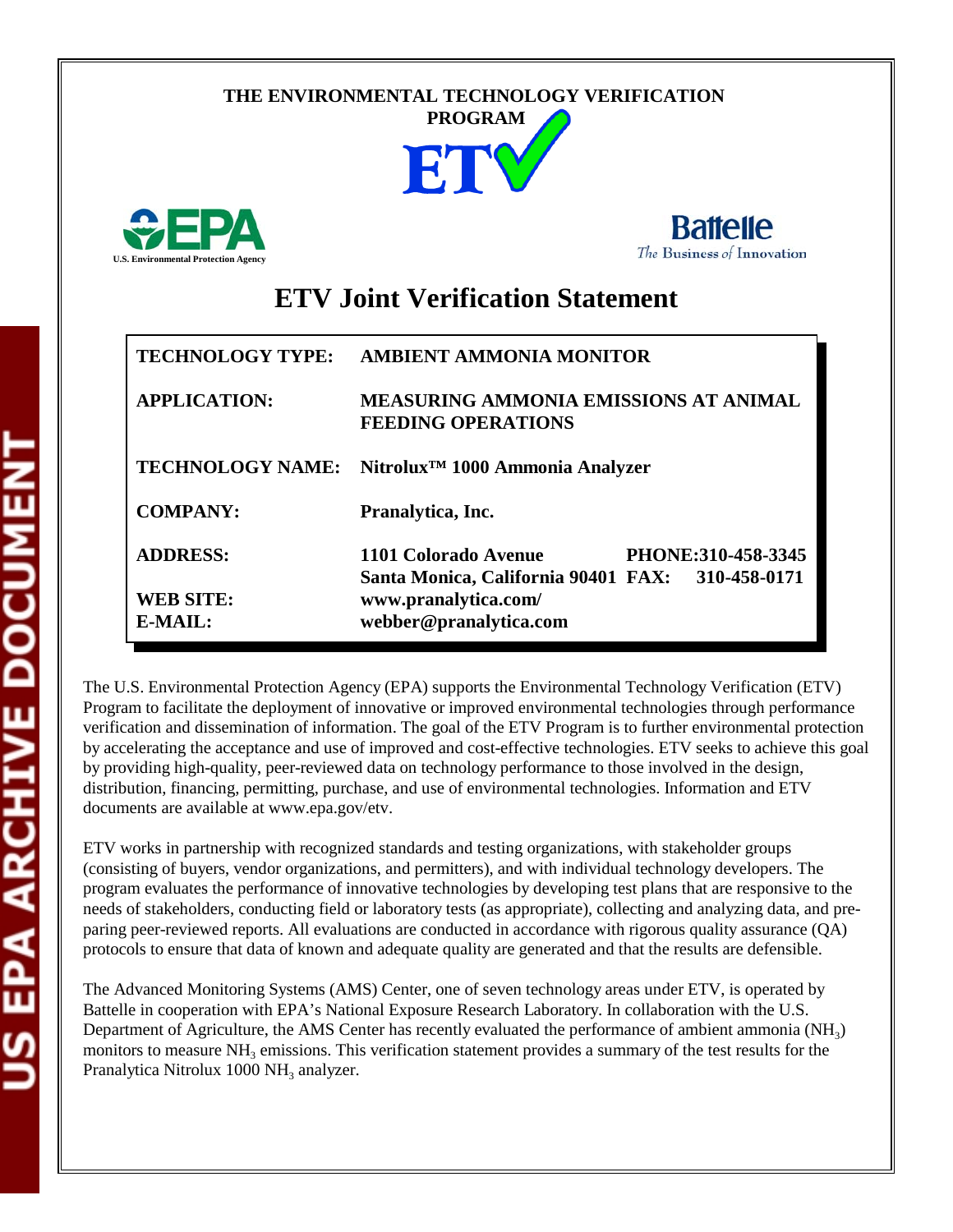### **VERIFICATION TEST DESCRIPTION**

The objective of this verification test was to evaluate the Nitrolux 1000's performance in measuring gaseous  $NH<sub>3</sub>$ in ambient air at two animal feeding operations. The verification test was conducted in two phases, each at separate animal feeding operations. The first phase of testing was conducted between September 8 and October 3, 2003, at a swine finishing farm near Ames, Iowa. The second phase was conducted between October 20 and November 14, 2003, at a cattle feedlot in Carroll, Iowa. These sites were selected to provide realistic testing conditions and were expected to exhibit a wide range of  $NH<sub>3</sub>$  concentrations during the test periods. The verification test was designed to evaluate relative accuracy (RA), linearity, precision, response time, calibration and zero drift, interference effects, comparability, ease of use, and data completeness.

During Weeks 1 and 4 of each phase of the verification test, the Nitrolux 1000 response to a series of  $NH<sub>3</sub>$  gas standards of known concentration was used to quantify RA, linearity, precision, and calibration/zero drift. Ammonia gas standards ranging from 0 to 10,000 parts per billion (ppb)  $NH_3$  and 0 to 2,000 ppb  $NH_3$  were delivered during Phases I and II, respectively. The Nitrolux 1000 response time, the time to reach 95% of the change in the stable signal, was also assessed during the delivery of the gas standards. During the second phase, interference effects were quantified from the Nitrolux 1000 response to various chemical species that may be present at animal feeding operations; the potential interferent gases were delivered both in the presence and absence of NH3. The Nitrolux 1000 continuous response to ambient air also was evaluated during both phases as the comparability to simultaneous determinations by a time-integrated ambient  $NH<sub>3</sub>$  reference method (acid-coated denuders). Comparisons were made with reference samples that were collected on a five-per-day schedule for periods of between 2 to 12 hours for approximately 10 days during each phase, based on procedures in EPA Method IO-4.2.

QA oversight of verification testing was provided by Battelle and EPA. Battelle QA staff conducted a technical systems audit, a performance evaluation audit, and a data quality audit of 10% of the test data. This verification statement, the full report on which it is based, and the test/QA plan for this verification test are all available at www.epa.gov/etv/centers/center1.html.

#### **TECHNOLOGY DESCRIPTION**

The following description of the Nitrolux 1000 was provided by the vendor and does not represent verified information.

The Nitrolux 1000 is an ambient  $NH<sub>3</sub>$  analyzer that uses resonant photoacoustic spectroscopy and a line-tunable carbon dioxide (CO<sub>2</sub>) laser to provide continuous or on-demand measurements. A CO<sub>2</sub> laser is useful to excite NH<sub>3</sub> because one of its laser lines is nearly coincident with one of  $NH<sub>3</sub>$ 's strongest spectral features. The excited  $NH<sub>3</sub>$ molecules undergo collisional deactivation, which converts the absorbed energy into periodic local heating at the modulation frequency of the laser. The resulting acoustic waves are detected with a low-noise microphone to quantify  $NH<sub>3</sub>$  with minimal interferences from carbon monoxide, hydrogen sulfide, methane, sulfur oxides, nitrogen oxides, ozone, and other contributors at their typical concentrations in a non-polluted atmosphere.

The Nitrolux 1000 is sensitive to  $NH_3$  concentrations of 1 ppb and has a range of 0 to 2,000 ppb with full-scale ranges of 20 to 2,000 ppb by automatic or manual switching. The Nitrolux 1000 consists of a sealed-off radiofrequency-excited  ${}^{13}CO_2$  laser, whose operating wavelength can be line-switched by using an intracavity grating, a flow-through analysis cell, a laser power meter, a signal processor, and a single-board computer for controlling all internal operations and analyzing the signals to produce concentration readings in real time. Optional analysis cells allow for simultaneous measurement of two to 16 input streams. Samples are extracted in a continuous mode at approximately 400 to 500 standard cubic centimeters (cm) per minute and pass through a 40 micrometer in-line filter to remove particulate matter. Time-stamped NH<sub>3</sub> concentration measurements are stored on an internal hard disk.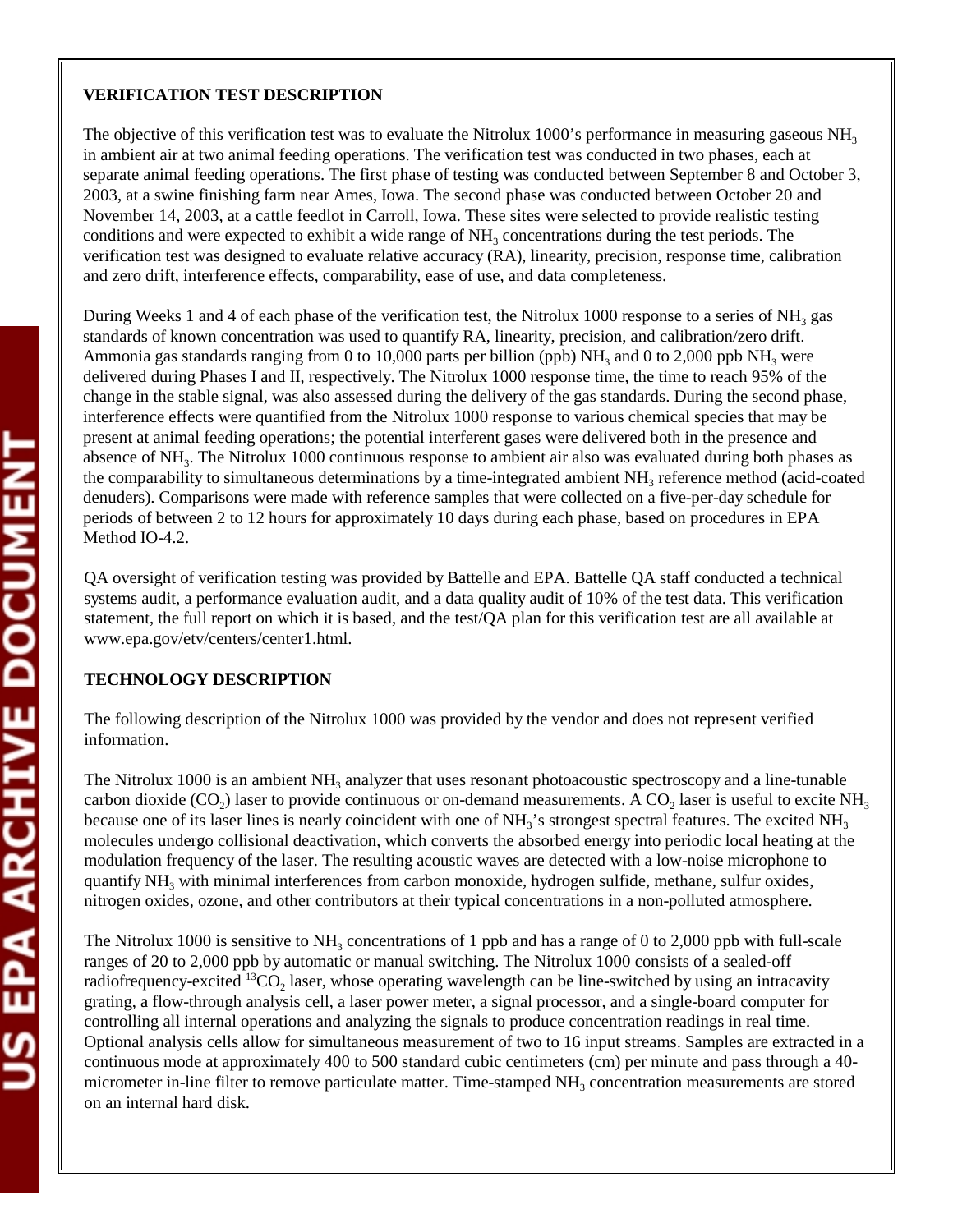Power requirements of the Nitrolux 1000 are 150 Watts at 110 volts, 60 Hertz alternating current. It comes with a rack-mountable foldout 15-inch flat-panel display, including keyboard and mouse. The rack mount is 40.3 cm (19 inches) wide, 61.0 cm (24 inches) deep, and 25.4 cm (10 inches) high. It weighs 29.5 kilograms (65 pounds). The approximate cost of the Nitrolux 1000 with rack mount display is \$24,000. Additional particulate filters cost \$250 each, and mounting rails for installation are \$150 per pair.

## **VERIFICATION OF PERFORMANCE**

The performance of the Nitrolux 1000 was evaluated in two phases in this verification test. During both phases of the verification test, the Nitrolux 1000 was installed inside a temperature-regulated instrument trailer, with a Teflon tube used to draw the outside air into the Nitrolux 1000 inlet. The following presents a summary of the performance of the Nitrolux 1000 during this verification test. The values presented in this table are based on discrete measurements taken every 60 seconds and recorded by the Nitrolux 1000. Values in parentheses are 95% confidence intervals.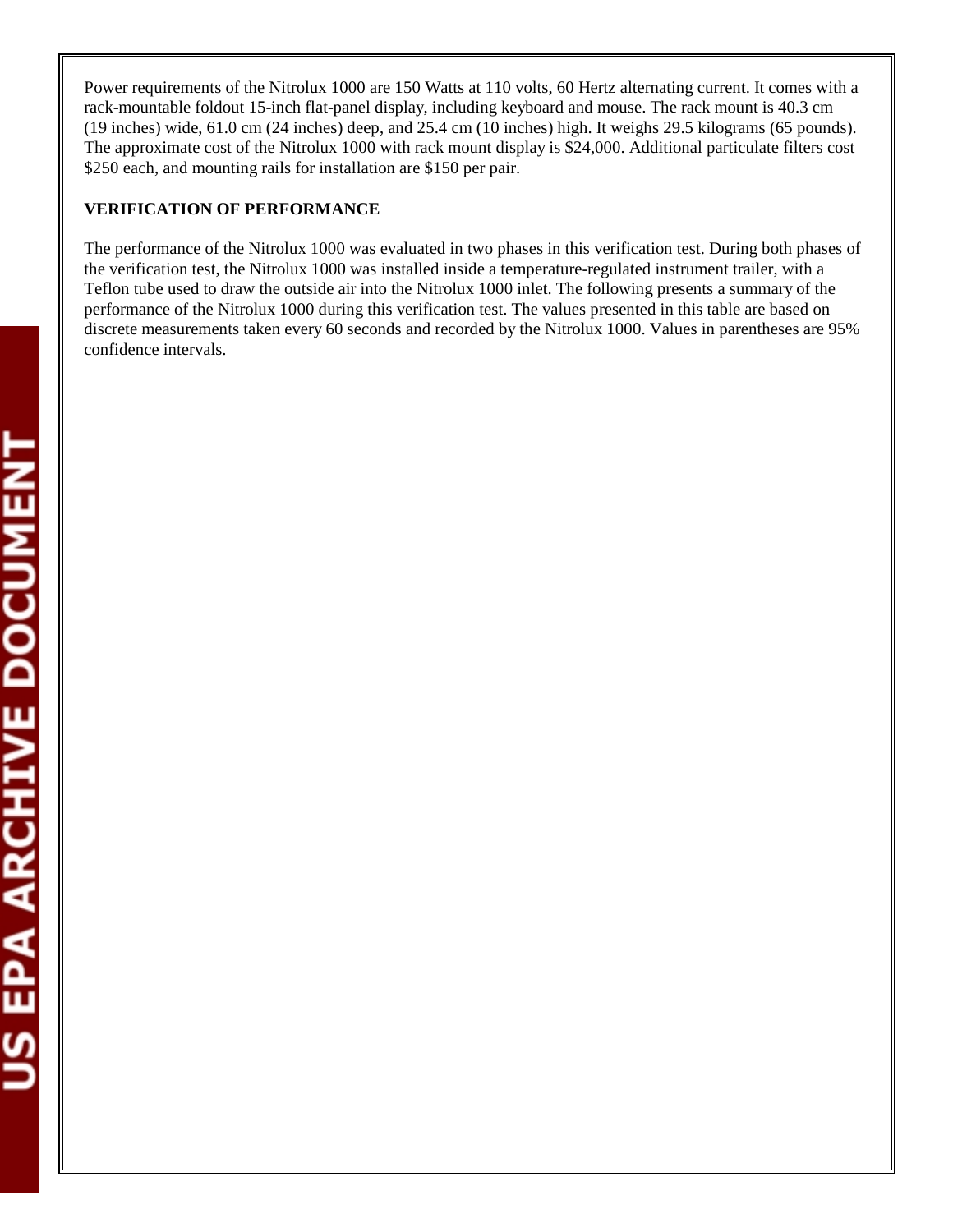|                                        | <b>Results</b>                                                                                                                                                                                                                  |                                                                            |                                                                               |                                                                                                                                                                                                                                              |                                                                                 |                                                                                 |  |  |
|----------------------------------------|---------------------------------------------------------------------------------------------------------------------------------------------------------------------------------------------------------------------------------|----------------------------------------------------------------------------|-------------------------------------------------------------------------------|----------------------------------------------------------------------------------------------------------------------------------------------------------------------------------------------------------------------------------------------|---------------------------------------------------------------------------------|---------------------------------------------------------------------------------|--|--|
|                                        | <b>Phase I</b>                                                                                                                                                                                                                  |                                                                            |                                                                               | Phase II                                                                                                                                                                                                                                     |                                                                                 |                                                                                 |  |  |
| <b>Parameter</b>                       |                                                                                                                                                                                                                                 | Week 1                                                                     | Week 4                                                                        |                                                                                                                                                                                                                                              | Week 1                                                                          | Week 4                                                                          |  |  |
| Relative<br>accuracy <sup>(a)(b)</sup> | Average RA<br>% $D^{(c)}$ range                                                                                                                                                                                                 | 27%<br>20 to 34%                                                           | 10%<br>$-21$ to $-7%$                                                         | Average RA<br>%D range                                                                                                                                                                                                                       | 44%<br>$-48$ to $-41%$                                                          | 40%<br>$-54$ to $-28%$                                                          |  |  |
| Linearity <sup>(a)</sup>               | Range<br>Slope<br>Intercept                                                                                                                                                                                                     | 0 to $5,000$ ppb<br>$1.25 \ (\pm 0.02)$<br>13.2 ppb $(\pm 34.1)$<br>0.9997 | 0 to 10,000 ppb<br>$0.798 (\pm 0.071)^{(d)}$<br>167 ppb $(\pm 310)$<br>0.9940 | Range<br>Slope<br>Intercept<br>$r^2$                                                                                                                                                                                                         | 0 to $2,000$ ppb<br>$0.586 (\pm 0.022)$<br>$-12.2$ ppb ( $\pm 24.9$ )<br>0.9993 | $0$ to $2,000$ ppb<br>$0.716 (\pm 0.121)$<br>$-58.5$ ppb ( $\pm$ 137)<br>0.9854 |  |  |
| Precision $(a)$                        | Average RSD <sup>(e)</sup><br>Range                                                                                                                                                                                             | 0.2%<br>$0.1$ to $0.5%$                                                    | 0.6%<br>0.2 to 1.3%                                                           | Average RSD 1.0%<br>Range                                                                                                                                                                                                                    | 0.3 to 2.3%                                                                     | 1.3%<br>1.2 to 1.5%                                                             |  |  |
| Response time                          | Rise time = $54$ to 1,893 seconds<br>Fall time $= 54$ to 214 seconds                                                                                                                                                            |                                                                            |                                                                               | Rise time = $108$ to 1,808 seconds<br>Fall time $= 108$ to 231 seconds                                                                                                                                                                       |                                                                                 |                                                                                 |  |  |
| Calibration/<br>zero drift             | No apparent drift in response to zero air during<br>Week 1 or Week 4.<br>• Apparent drift of approximately 44% in response to<br>1,000 ppb NH <sub>3</sub> observed during Week 1. No apparent<br>drift observed during Week 4. |                                                                            |                                                                               | No apparent drift in response to zero air during<br>Week 1 or Week 4.<br>Apparent drift of approximately 13% in response to<br>1,000 ppb $NH3$ between Week 1 and Week 4.                                                                    |                                                                                 |                                                                                 |  |  |
| Interference<br>effects <sup>(f)</sup> | Interference check conducted during Phase II.                                                                                                                                                                                   |                                                                            |                                                                               | Hydrogen sulfide (285 ppb): no apparent effect<br>Nitrogen dioxide (95 ppb): no apparent effect<br>1,3-Butadiene (95 ppb): no apparent effect<br>Diethylamine (96 ppb): ~19% response in zero air,<br>no apparent effect in 500 ppb $NH3(g)$ |                                                                                 |                                                                                 |  |  |
|                                        |                                                                                                                                                                                                                                 | Raw Data <sup>(a)</sup>                                                    | Corrected Data <sup>(h)</sup>                                                 |                                                                                                                                                                                                                                              | Raw Data <sup>(a)</sup>                                                         | Corrected Data <sup>(h)</sup>                                                   |  |  |
| Comparability                          | Slope<br>Intercept                                                                                                                                                                                                              | $1.83 \ (\pm 0.07)$<br>4.77 $(\pm 34.01)$<br>0.9842                        | 1.46 $(\pm 0.06)$<br>$-6.7 (\pm 27.2)$<br>0.9842                              | Slope<br>Intercept<br>$r^2$                                                                                                                                                                                                                  | $0.646 (\pm 0.03)$<br>$0.43 (\pm 4.1)$<br>0.9794                                | $1.10 \ (\pm 0.06)$<br>$21.6 (\pm 7.0)$<br>0.9794                               |  |  |
| Ease of use                            | • Daily checks were simple and quick<br>• Little skill required to operate<br>$\blacksquare$ No maintenance required<br><b>User-friendly software</b>                                                                           |                                                                            |                                                                               |                                                                                                                                                                                                                                              |                                                                                 |                                                                                 |  |  |
| Data<br>completeness                   | 99%                                                                                                                                                                                                                             |                                                                            |                                                                               | 99%                                                                                                                                                                                                                                          |                                                                                 |                                                                                 |  |  |

<sup>(a)</sup> Results are based on Nitrolux 1000 factory calibration, since on-site calibration was not performed. On-site calibration is generally included in Nitrolux 1000 installation procedures, but an independent NH<sub>3</sub> standard was not available during the verification test.

(b) Relative accuracy is expressed as an average absolute value of the percent difference from NH<sub>3</sub> gas standards.

 $%D =$  Percent difference.

<sup>(d)</sup> Including only data from 0 to 5,000 ppb, the slope was 0.924 ( $\pm$ 0.006), with an intercept of -12.8 ( $\pm$ 34.4), and an r<sup>2</sup> of 0.9998. The linear range for the Nitrolux 1000 is reported to be 0 to 2,000 ppb by the manufacturer.

(e)  $RSD = Relative standard deviation.$ <br>(f) Calculated as the change in signal di

(f) Calculated as the change in signal divided by the interferent gas concentration, expressed as a percentage.<br>(g) The presence of an NH impurity in the diethylamine ass standard or the release of NH from the sample li

The presence of an NH<sub>3</sub> impurity in the diethylamine gas standard or the release of NH<sub>3</sub> from the sample lines during delivery could not be ruled out.

(h) Results of Week 1 linearity check were used to apply a calibration correction to the Nitrolux 1000 ambient data.